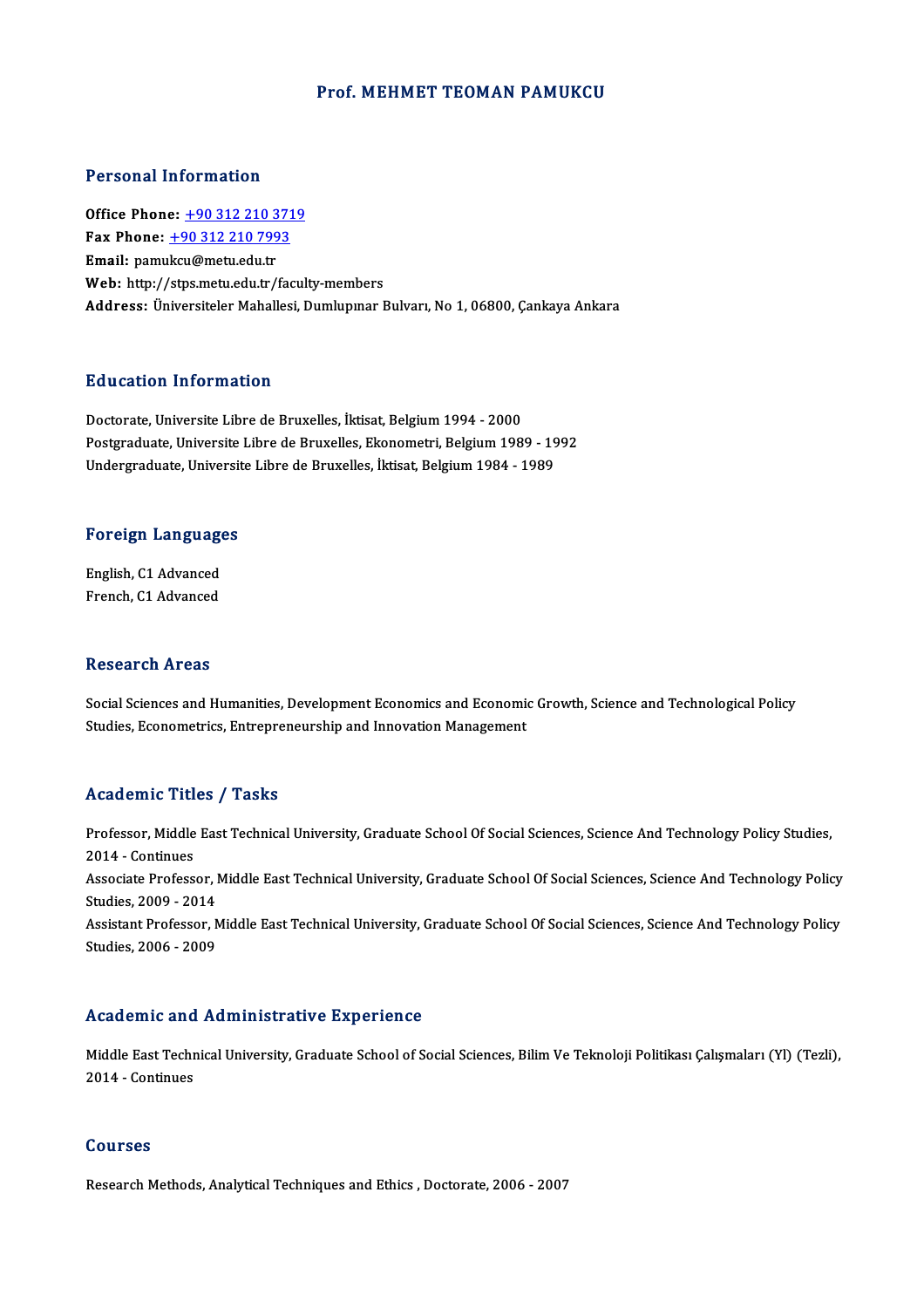## Advising Theses

Pamukcu M.T., Determination of program management methods and practices to be applied in the national combat red vioring Tricoces<br>Pamukcu M. T. , Determination of program management methods and practices to be applied in the national co<br>aircraft development (TFX) program by using the experience from the f-35 joint strike fighter Pamukcu M. T. , Determination of pro<br>aircraft development (TFX) program<br>Postgraduate, M.ALİ(Student), 2019<br>Pamuksu M. T. - Implementing real tit aircraft development (TFX) program by using the experience from the f-35 joint strike fighter (JSF) program,<br>Postgraduate, M.ALİ(Student), 2019<br>Pamukcu M. T. , Implementing real-time data analytics methods for predictive m

Postgraduate, M.ALİ(Student), 2019<br>Pamukcu M. T. , Implementing real-time data analytics methods for predictive m<br>From the perspective of industry 4.0, Postgraduate, Y.YELDAN(Student), 2019<br>Pamuksu M. T. Turkish shamisal s Pamukcu M. T. , Implementing real-time data analytics methods for predictive manufacturing in oil and gas<br>From the perspective of industry 4.0, Postgraduate, Y.YELDAN(Student), 2019<br>Pamukcu M. T. , Turkish chemical sectora

From the perspective of industry 4.0, Postgraduate, Y.YELDAN(Student), 2019<br>Pamukcu M. T. , Turkish chemical sectoral innovation system: A case study on R&D centers, Postgraduate,<br>A.CANPOLAT(Student), 2019 Pamukcu M. T. , Turkish chemical sectoral innovation system: A case study on R&D centers, Postgraduate,<br>A.CANPOLAT(Student), 2019<br>Pamukcu M. T. , Academic entrepreneurs: Motivational aspects, challenges and success criteri

A.CANPOLAT(Student), 2019<br>Pamukcu M. T. , Academic entrepreneurs: Motivational aspects, challeng<br>development zones in Ankara, Postgraduate, E.HAKAN(Student), 2018<br>Pamukau M. T., Essaus on the impact of Imawledge on essapem Pamukcu M. T. , Academic entrepreneurs: Motivational aspects, challenges and success criteria in technology<br>development zones in Ankara, Postgraduate, E.HAKAN(Student), 2018<br>Pamukcu M. T. , Essays on the impact of knowledg

development zones in Ankara, Postgraduate, E.HAKAN(Student), 2018<br>Pamukcu M. T. , Essays on the impact of knowledge on economic growth, Doctorate, F.MUAZZEZ(Student), 2016<br>Pamukcu M. T. , Sources and determinants of intra-Pamukcu M. T. , Essays o<br>Pamukcu M. T. , Sources<br>A.EREN(Student), 2015<br>Pamukau M. T. , Technol

Pamukcu M. T. , Sources and determinants of intra-industry heterogeneity in the innovation process, Doctorate,<br>A.EREN(Student), 2015<br>Pamukcu M. T. , Technology spillovers and transfer through MNCS: A case study on Turkish A.EREN(Student), 2015<br>Pamukcu M. T. , Technology spillovers<br>Doctorate, A.SÖNMEZ(Student), 2012<br>PAMUKCU M. T. . The Impest of techno Pamukcu M. T. , Technology spillovers and transfer through MNCS: A case study on Turkish automotive industry,<br>Doctorate, A.SÖNMEZ(Student), 2012<br>PAMUKCU M. T. , The Impact of technology level and structural change of expor

Doctorate, A.SÖNMEZ(Student), 2012<br>PAMUKCU M. T. , The Impact of technology level and structural change of exports on the dynamics of international<br>competitiveness : a sctoral disaggregated analysis of Turkish manufacturin PAMU<br>compe<br>2012<br>Pamul competitiveness : a sctoral disaggregated analysis of Turkish manufacturing sector, Postgraduate, F.Șahan(Student),<br>2012<br>Pamukcu M. T. , Analyzing the determinants of R&D, its impact on productivity and efficiency of firms

2012<br>Pamukcu M. T. , Analyzing the determinants of R&D, its impact c<br>manufacturing industry, Doctorate, E.KALAYCI(Student), 2012<br>Pamuksu M. T., The impact of technology level and strugtural cl Pamukcu M. T. , Analyzing the determinants of R&D, its impact on productivity and efficiency of firms in the Turkis<br>manufacturing industry, Doctorate, E.KALAYCI(Student), 2012<br>Pamukcu M. T. , The impact of technology level

manufacturing industry, Doctorate, E.KALAYCI(Student), 2012<br>Pamukcu M. T. , The impact of technology level and structural change of exports on the dynamics of international<br>competitiveness: A sectoral disaggregated analysi Pamul<br>compe<br>2012<br>Pamul competitiveness: A sectoral disaggregated analysis of Turkish manufacturing sector, Postgraduate, F.ŞAHAN(Studen<br>2012<br>Pamukcu M. T. , Who interacts with whom? Individual and organizational aspects of university-industry re

2012<br>Pamukcu M. T. , Who interacts with whom? Individual and organizational :<br>nanotechnology: The Turkish case, Doctorate, B.BEYHAN(Student), 2011<br>Pamuksu M. T., Impest analysis of industrial researsh and development sy

Pamukcu M. T. , Who interacts with whom? Individual and organizational aspects of university-industry relations in<br>nanotechnology: The Turkish case, Doctorate, B.BEYHAN(Student), 2011<br>Pamukcu M. T. , Impact analysis of ind nanotechnology: The Turkish case, Doctorate, B.BEYHAN(Student)<br>Pamukcu M. T. , Impact analysis of industrial research and dev<br>quantitative approaches, Doctorate, V.SİNAN(Student), 2011<br>RAMUKCU M. T., Who interects with who Pamukcu M. T. , Impact analysis of industrial research and development subsidy programs in Turkey: An appraisal of<br>quantitative approaches, Doctorate, V.SİNAN(Student), 2011<br>PAMUKCU M. T. , Who interacts with whom?Individu

quantitative approaches, Doctorate, V.SİNAN(Student), 2011<br>PAMUKCU M. T. , Who interacts with whom?Individual and organization<br>nanotechnology: the turkish case, Doctorate, B.Beyhan(Student), 2011<br>Pamukau M. T. . An analysi PAMUKCU M. T. , Who interacts with whom?Individual and organizational aspects of university-industry interactions i<br>nanotechnology: the turkish case, Doctorate, B.Beyhan(Student), 2011<br>Pamukcu M. T. , An analysis of innova

nanotechnology: the turkish case, Doctorate, B.Beyhan(Student), 2011<br>Pamukcu M. T. , An analysis of innovation and R&D activities of firms in Turkish medical devices sector, Postgraduate,<br>İ.EREN(Student), 2010 Pamukcu M. T. , An analysis of innovation and R&D activities of firms in Turkish medical devices sector, Postgraduate,<br>İ.EREN(Student), 2010<br>PAMUKCU M. T. , An analysis innovation and R & D activities of firms in Turkish m

İ.EREN(Student), 2010<br>PAMUKCU M. T. , An an<br>İ.Eren(Student), 2010<br>Pamukau M. T. , Patann PAMUKCU M. T. , An analysis innovation and R & D activities of firms in Turkish medical devices sector, Postgradua<br>İ.Eren(Student), 2010<br>Pamukcu M. T. , Determinants of innovation behaviour: Analysis of 2004-2006 technolog

İ.Eren(Student), 2010<br>Pamukcu M. T. , Determinants of innovation behaviou<br>Turkey, Postgraduate, M.KARAKUZU(Student), 2010<br>Pamuksu M. T., Determinants of technology transfor Pamukcu M. T. , Determinants of innovation behaviour: Analysis of 2004-2006 technological innovation survey of<br>Turkey, Postgraduate, M.KARAKUZU(Student), 2010<br>Pamukcu M. T. , Determinants of technology transfer in developi

Turkey, Postgraduate, M.KARAKUZU(Student), 201<br>Pamukcu M. T. , Determinants of technology transf<br>industries, Postgraduate, C.ÇETİN(Student), 2009<br>Pamuksu M. T., Evaluation of innovation indicator Pamukcu M. T. , Determinants of technology transfer in developing economies: The case of Turkish manufacturing<br>industries, Postgraduate, C.ÇETİN(Student), 2009<br>Pamukcu M. T. , Evaluation of innovation indicators: The Turki

industries, Postgraduate, O<br>Pamukcu M. T. , Evaluation<br>A.GÜNEL(Student), 2009<br>Pamuksu M. T. - Technolos Pamukcu M. T. , Evaluation of innovation indicators: The Turkish case as a developing country, Postgraduate<br>A.GÜNEL(Student), 2009<br>Pamukcu M. T. , Technology spillovers through foreign direct investment in Turkish manufact

A.GÜNEL(Student), 2009<br>Pamukcu M. T. , Technology spillovers thr<br>Postgraduate, Y.OMUZLU(Student), 2008 Postgraduate, Y.OMUZLU(Student), 2008<br>Jury Memberships

Jury Memberships<br>PhD Thesis Monitoring Committee Member, PhD Thesis Monitoring Committee Member, Ankara Üniversitesi, October,<br>2018 1<br>PhD T<br>2018

# Articles Published in Journals That Entered SCI, SSCI and AHCI Indexes

I. Does government support for private innovation matter? Firm-level evidence from two catching-up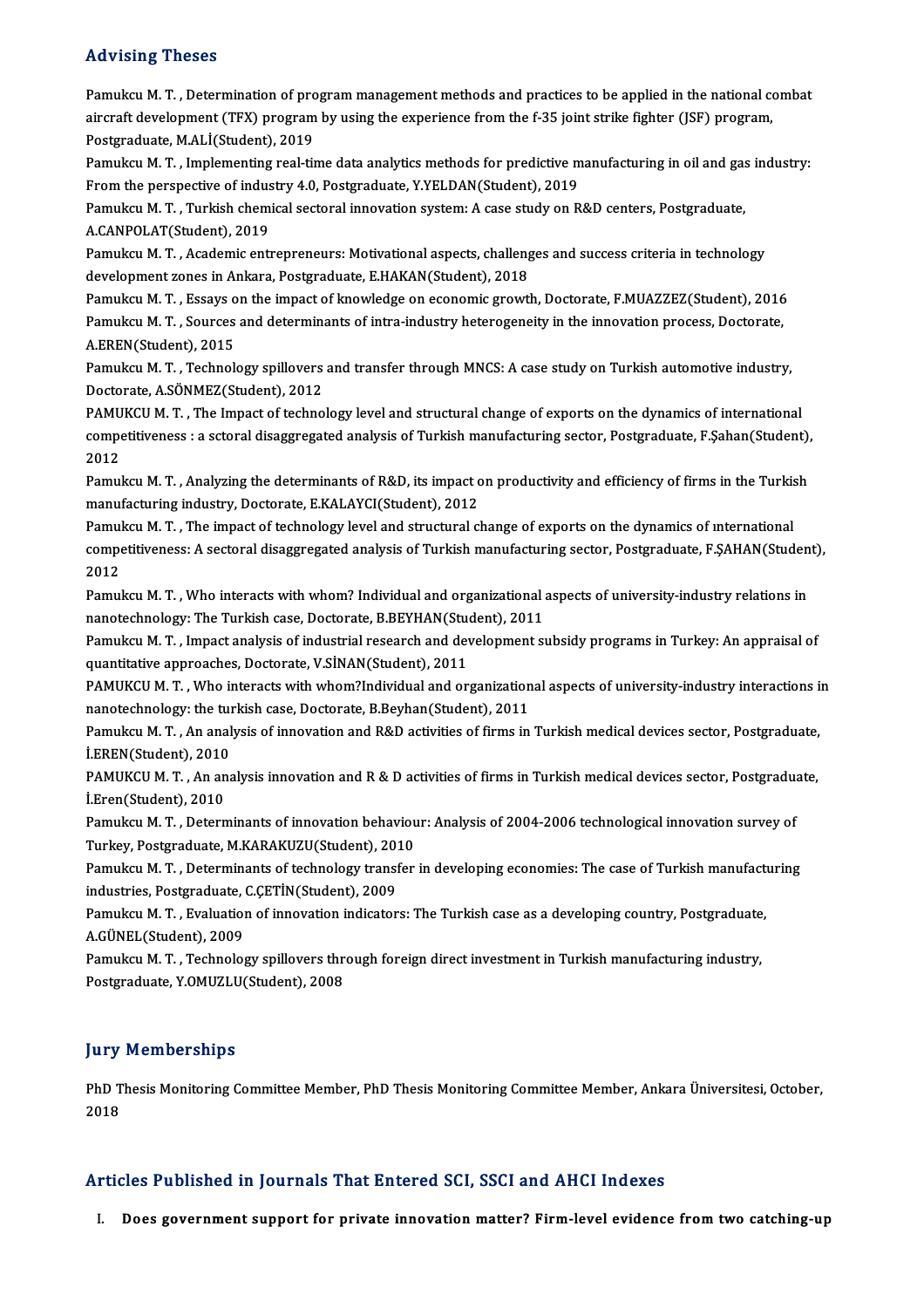countries Szczygielski K., Grabowski W., PAMUKCU M. T., Tandogan V. S. RESEARCH POLICY, vol.46, no.1, pp.219-237, 2017 (Journal Indexed in SSCI) Szczygielski K., Grabowski W., PAMUKCU M. T. , Tandogan V. S.<br>RESEARCH POLICY, vol.46, no.1, pp.219-237, 2017 (Journal Indexed in SSCI)<br>II. The impact of R&D and knowledge diffusion on the productivity of manufacturing fir RESEARCH POLICY, vol.<br>The impact of R&D are<br>Ulku H., PAMUKCU M. T.<br>JOUPNAL OF PPODUCTI The impact of R&D and knowledge diffusion on the productivity of manufacturing fi<br>Ulku H., PAMUKCU M. T.<br>JOURNAL OF PRODUCTIVITY ANALYSIS, vol.44, no.1, pp.79-95, 2015 (Journal Indexed in SSCI)<br>Assossing the Drivers of R&D Ulku H., PAMUKCU M. T.<br>JOURNAL OF PRODUCTIVITY ANALYSIS, vol.44, no.1, pp.79-95, 2015 (Journal Indexed in SSCI)<br>III. Assessing the Drivers of R&D Activities of Firms in Developing Countries: Evidence From Turkey<br>Kelaysi E. **JOURNAL OF PRODUC<br>Assessing the Drive<br>Kalayci E., Pamukcu T.<br>EUROPEAN JOURNAL** Assessing the Drivers of R&D Activities of Firms in Developing Countries: Evidence From Turkey<br>Kalayci E., Pamukcu T.<br>EUROPEAN JOURNAL OF DEVELOPMENT RESEARCH, vol.26, no.5, pp.853-869, 2014 (Journal Indexed in SSCI)<br>Does Kalayci E., Pamukcu T.<br>EUROPEAN JOURNAL OF DEVELOPMENT RESEARCH, vol.26, no.5, pp.853-8<br>IV. Does R&D Intensity Contribute to Technical Efficiency in Turkey?<br>Kelaysi E. BAMIKCU M.T. EUROPEAN JOURNAL OF <mark>L<br>Does R&D Intensity Co</mark><br>Kalayci E., PAMUKCU M. T.<br>IKTISAT ISI FTME VE FINA Kalayci E., PAMUKCU M. T.<br>IKTISAT ISLETME VE FINANS, vol.29, no.336, pp.9-30, 2014 (Journal Indexed in SSCI) V. Preface IKTISAT ISLETME VE FINANS, vol.29, no.<br>Preface<br>Yetkiner I. H. , PAMUKCU M. T. , ERDİL E.<br>Industrial Dynamiss, Innovation Bolisy, a Industrial Dynamics, Innovation Policy, and Economic Growth through Technological Advancements, pp.1-417, 2013 (Journal Indexed in SSCI) Yetkiner I. H. , PAMUKCU M. T. , l<br>Industrial Dynamics, Innovation<br>2013 (Journal Indexed in SSCI)<br>Fonsign Dinest Investment e Industrial Dynamics, Innovation Policy, and Economic Growth through Technological Advancements, pp.1-<br>2013 (Journal Indexed in SSCI)<br>VI. Foreign Direct Investment and Technology Spillovers in the Turkish Manufacturing Indu 2013 (Journal Indexed in S<br>Foreign Direct Investme<br>Sonmez A., PAMUKCU M. T.<br>INDUSTRIAL DYNAMICS IN Foreign Direct Investment and Technology Spillovers in the Turkish Manufacturing Industr<br>Sonmez A., PAMUKCU M. T.<br>INDUSTRIAL DYNAMICS, INNOVATION POLICY, AND ECONOMIC GROWTH THROUGH TECHNOLOGICAL<br>ADVANCEMENTS, np.20.51, 20 Sonmez A., PAMUKCU M. T.<br>INDUSTRIAL DYNAMICS, INNOVATION POLICY, AND ECONO!<br>ADVANCEMENTS, pp.30-51, 2013 (Journal Indexed in SSCI)<br>The determinents of excess worker typrover in Luxe INDUSTRIAL DYNAMICS, INNOVATION POLICY, AND ECONOMIC GROWTH THROUGH TECHNOLOGICAL<br>ADVANCEMENTS, pp.30-51, 2013 (Journal Indexed in SSCI)<br>VII. The determinants of excess worker turnover in Luxembourg<br>Bertinelli L., Cardi O. ADVANCEMENTS, pp.30-51, 2013 (Journal Indexed in S<br>The determinants of excess worker turnover in L<br>Bertinelli L., Cardi O., Pamukcu T., Strobl E., Thornton R.<br>INTERNATIONAL JOURNAL OF MANROWER vol 30 nn 2 The determinants of excess worker turnover in Luxembourg<br>Bertinelli L., Cardi O., Pamukcu T., Strobl E., Thornton R.<br>INTERNATIONAL JOURNAL OF MANPOWER, vol.30, pp.253-268, 2009 (Journal Indexed in SSCI)<br>The evolution of th Bertinelli L., Cardi O., Pamukcu T., Strobl E., Thornton R.<br>INTERNATIONAL JOURNAL OF MANPOWER, vol.30, pp.253-268, 2009 (Journal Inde<br>VIII. The evolution of the distribution of plant size: Evidence from Luxemburg<br>Partinell INTERNATIONAL JOURNAL OF MANPOWE<br>The evolution of the distribution of p<br>Bertinelli L., Cardi O., Pamukcu T., Strobl E.<br>SMALL BUSINESS ECONOMICS vol.27, nn.2 The evolution of the distribution of plant size: Evidence from Luxemburg Bertinelli L., Cardi O., Pamukcu T., Strobl E. IX. Trade liberalization and innovation decisions of firms: Lessons from Post-1980 Turkey<br>Pamukcu T. SMALL BUSINESS ECONOMICS, vol.27, pp.301-311, 2006 (Journal Indexed in SSCI) World Development, vol.31, no.8, pp.1443-1458, 2003 (Journal Indexed in SSCI)

# Articles Published in Other Journals

| <b>Articles Published in Other Journals</b> |                                                                                                |
|---------------------------------------------|------------------------------------------------------------------------------------------------|
| I.                                          | Innovation patterns in firms and intra-industry heterogeneity empirical evidence from Turkey   |
|                                             | Yurtseven A. E., PAMUKCU M. T.                                                                 |
|                                             | EVOLUTIONARY AND INSTITUTIONAL ECONOMICS REVIEW, 2022 (Journal Indexed in ESCI)                |
| П.                                          | Bilim Teknoloji ve Yenilik Politikaları                                                        |
|                                             | PAMUKCU M. T., ERDİL E.                                                                        |
|                                             | İTÜ Vakfı Dergisi, pp.18-21, 2016 (International Refereed University Journal)                  |
| Ш.                                          | Bilgi, Bilim, Teknoloji ve Yenilik: Kavramsal Tartışma                                         |
|                                             | ERDİL E., PAMUKCU M. T., AKÇOMAK İ. S., TİRYAKİOĞLU M.                                         |
|                                             | Science and Technology Policies Research Center Tekpol, 2016 (National Non-Refereed Journal)   |
| IV.                                         | Ar Ge İnovasyon ve Gelişmekte olan Ülkelerin Rekabet Gücü Arasındaki İlişkiler                 |
|                                             | ERDIL E, PAMUKCU M. T.                                                                         |
|                                             | Elektrik Mühendisliği, pp.15-23, 2015 (International Refereed University Journal)              |
| V.                                          | Türkiye nin Teknoloji Politikaları Karnesi                                                     |
|                                             | ERDİL E, PAMUKCU M. T., AKÇOMAK İ. S.                                                          |
|                                             | Optimist, vol.1, pp.56-63, 2013 (International Refereed University Journal)                    |
| VI.                                         | Değişen üniversite sanayi işbirliğinde üniversite örgütlenmesi                                 |
|                                             | ERDIL E., PAMUKCU M. T., ERDEN TOPAL Y., AKÇOMAK İ. S.                                         |
|                                             | Siyasal Bilgiler Fakültesi Dergisi, vol.68, pp.95-127, 2013 (Other Refereed National Journals) |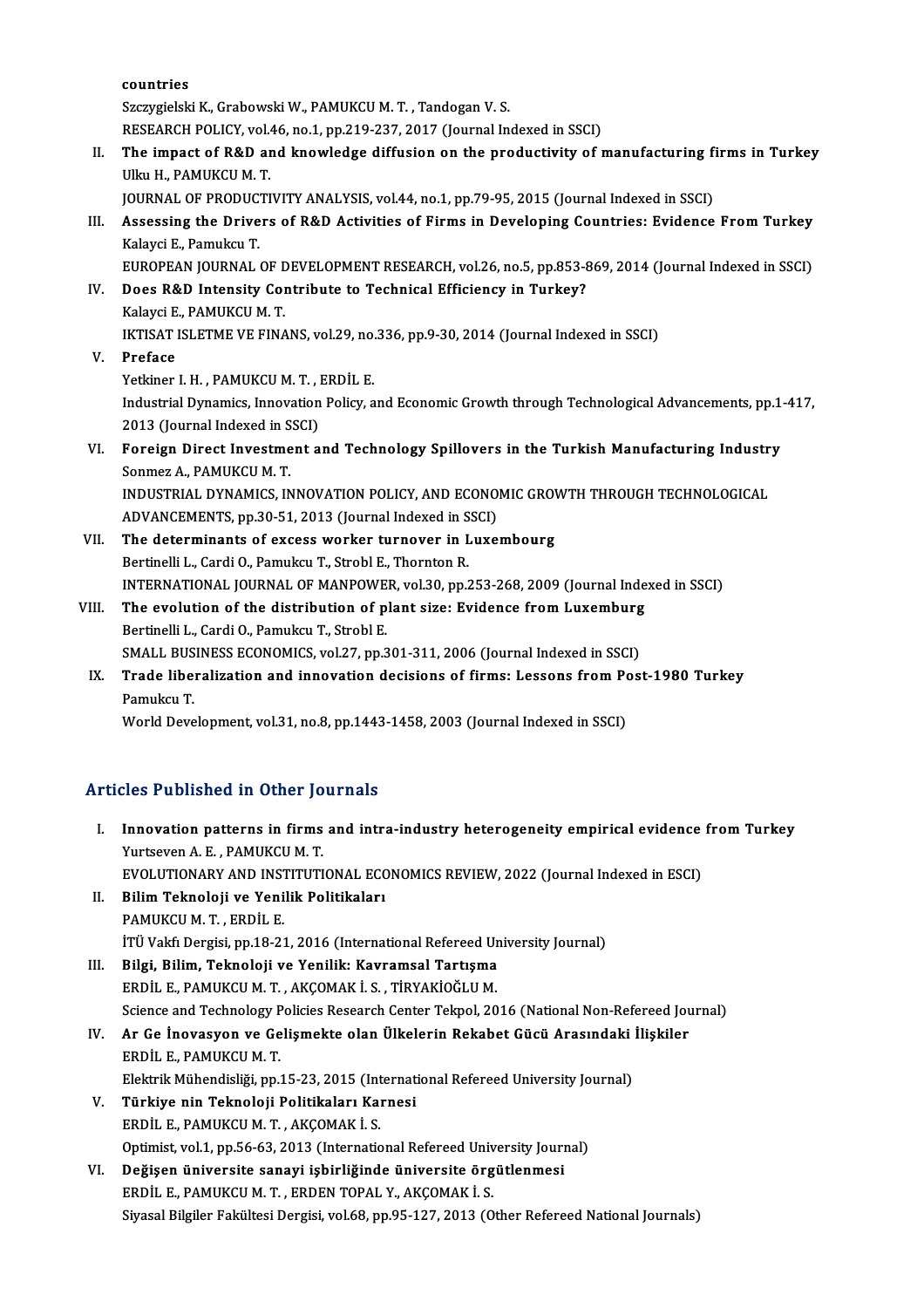VII. A snapshot of the national research system in Turkey **A snapshot of the national rese<br>ERDİL E., ÇETİN D., PAMUKCU M. T.**<br>İsmin Beview of Sosial Ssianses, vol. A snapshot of the national research system in Turkey<br>ERDİL E., ÇETİN D., PAMUKCU M. T.<br>İzmir Review of Social Sciences, vol.1, pp.19-30, 2013 (Other Refereed National Journals)<br>Analyzing PD activities of foneign antennuise ERDİL E., ÇETİN D., PAMUKCU M. T.<br>İzmir Review of Social Sciences, vol.1, pp.19-30, 2013 (Other Refereed National Journals)<br>VIII. Analyzing RD activities of foreign enterprises in emerging economies. Lessons from Turke İzmir Review of Social Sci<br><mark>Analyzing RD activities</mark><br>ERDİL E., PAMUKCU M. T.<br>TEKPOL werking paper s Analyzing RD activities of foreign enterprises in emerging economies. Lesson<br>ERDİL E., PAMUKCU M. T.<br>TEKPOL working paper series, STPS-WP-11/04, 2011 (National Non-Refereed Journal)<br>Technological change and industrializati ERDİL E., PAMUKCU M. T.<br>TEKPOL working paper series, STPS-WP-11/04, 2011 (National Non-Refereed Journal)<br>IX. Technological change and industrialization: An application of structural decomposition analysis<br>tothe Turkish ese TEKPOL working paper series, STPS-WP-1<br>Technological change and industriali:<br>tothe Turkish economy (1968-1990)<br>Pamuksu M.T., De Beer P Technological change al<br>tothe Turkish economy<br>Pamukcu M.T., De Boer P.<br>Ekonomik Vaklasım vol 32 tothe Turkish economy (1968-1990)<br>Pamukcu M. T. , De Boer P.<br>Ekonomik Yaklaşım, vol.32, pp.5-30, 1999 (National Refreed University Journal)

# Books&Book Chapters

ooks & Book Chapters<br>I. Akademik Girişimciler: Ankara'da Teknoloji Geliştirme Bölgelerinde Motivasyon Faktörleri,<br>Karalasılan Zarluklar ve Basarı Kritarlari ka di Book Ghaptoru<br>Akademik Girişimciler: Ankara'da Teknolo<br>Karşılaşılan Zorluklar ve Başarı Kriterleri<br>Pamuksu M.T. Konee E.H Akademik Girişimciler: *A*<br>Karşılaşılan Zorluklar ve<br>Pamukcu M. T. , Konaç E. H.<br>in: Türkiya'de Yorilik Tabor

Karşılaşılan Zorluklar ve Başarı Kriterleri<br>Pamukcu M. T. , Konaç E. H.<br>in: Türkiye'de Yenilik Tabanlı Girişimcilik, İ. Semih Akçomak,Berna Beyhan,DilekÇetindedamar,Vedat Sinan<br>Tandağan Editor İstanbul Bilgi Üniversitesi Y Pamukcu M. T. , Konaç E. H.<br>in: Türkiye'de Yenilik Tabanlı Girişimcilik, İ. Semih Akçomak,Berna Beyhan,Dilek<br>Türkiye Ekonomisinde İthel İkamesinin Vükselemeyisinin Nadenleri ve<br>Türkiye Ekonomisinde İthel İkamesinin Vüksele in: Türkiye'de Yenilik Tabanlı Girişimcilik, İ. Semih Akçomak,Berna Beyhan,DilekÇetindedamar,Vedat Sin<br>Tandoğan, Editor, İstanbul Bilgi Üniversitesi Yayınları, İstanbul, pp.1-402, 2021<br>II. Türkiye Ekonomisinde İthal İk

- Tandoğan, Editor, İstanbul Bilgi Üniversitesi<br>Türkiye Ekonomisinde İthal İkamesiniı<br>Süreçlerine Etkisi Üzerine Düşünceler<br>Pamuksu M.T Türkiye Ekon<br>Süreçlerine E<br>Pamukcu M. T.<br>in:Türkiye'nin
	-

Süreçlerine Etkisi Üzerine Düşünceler<br>Pamukcu M. T.<br>in: Türkiye'nin Yerli Üretimi ve Politik Ekonomisi , Murad Tiryakioğlu, Editor, İstanbul Bilgi Üniversitesi Yayınları, Pamukcu M. T.<br>in: Türkiye'nin Yerli Üreti<br>İstanbul, pp.1-549, 2021<br>Bilim Teknoloji ve Yen Istanbul, pp.1-549, 2021<br>III. Bilim Teknoloji ve Yenilik: Kavramlar Kuramlar ve Politika

- İstanbul, pp.1-549, 2021<br>Bilim Teknoloji ve Yenilik: Kavramlar Kuramlar ve Politika<br>Pamukcu M. T. (Editor), Erdil E. (Editor), Akçomak İ. S. (Editor), Tiryakioğlu M. (Editor)<br>İstanbul Bilgi Üniyarsitesi Yavraları, İstanbul Bilim Teknoloji ve Yenilik: Kavramlar Kuraml<br>Pamukcu M. T. (Editor), Erdil E. (Editor), Akçomak<br>İstanbul Bilgi Üniversitesi Yayınları, İstanbul, 2016<br>Sermayanin küreçellesmesi ve arastırma seli İstanbul Bilgi Üniversitesi Yayınları, İstanbul, 2016
- IV. Sermayenin küreselleşmesi ve araştırma geliştirme faaliyetleri: Türkiye'deki çokuluslu şirketler<br>üzerine bir calısma

AKÇOMAKİ.S. ,ERDİL E.,PAMUKCUM.T. ,TİRYAKİOĞLUM.

üzerine bir çalışma<br>AKÇOMAK İ. S. , ERDİL E., PAMUKCU M. T. , TİRYAKİOĞLU M.<br>İn: Bilim Teknoloji ve Yenilik Kavramlar Kuramlar ve Politika, İ. Semih Akçomak, Erkan Erdil, M. Teoman Pamukçu,<br>Murad Tirvaltioğlu, Editor, İsta AKÇOMAK İ. S. , ERDİL E., PAMUKCU M. T. , TİRYAKİOĞLU M.<br>in: Bilim Teknoloji ve Yenilik Kavramlar Kuramlar ve Politika, İ. Semih Akçomak, Erkan<br>Murad Tiryakioğlu, Editor, İstanbul Bilgi Üniversitesi Yayınları, İstanbul, pp Murad Tiryakioğlu, Editor, İstanbul Bilgi Üniversitesi Yayınları, İstanbul, pp.614, 2016

V. Bilgi, Bilim, Teknoloji ve Yenilik: Kavramsal Tartışma in: Bilim Teknoloji ve Yenilik Kavramlar Kuramlar ve Politika, İ.S. Akçomak, E. Erdil, M.T. Pamukçu and M. ERDİL E., PAMUKCU M. T. , AKÇOMAK İ. S. , TİRYAKİOĞLU M.<br>in: Bilim Teknoloji ve Yenilik Kavramlar Kuramlar ve Politika, İ.S. Akçomak, E. Erd<br>Türkiye Bilim, Teknoloji ve Yenilik Bolitikasının 1980 sonrası Tarihsesi<br>Türkiye

# VI. Türkiye Bilim, Teknoloji ve Yenilik Politikasının 1980 sonrası Tarihçesi ve Gelişimi Tiryakioğlu, Editor, İstanbul Bilgi Üniversites<br>Türkiye Bilim, Teknoloji ve Yenilik Polit<br>Ulutaş Aydoğan S., ERDİL E., PAMUKCU M. T.<br>in: Bilim Teknoloji ve Yenilik Kayramlar Kurs Türkiye Bilim, Teknoloji ve Yenilik Politikasının 1980 sonrası Tarihçesi ve Gelişimi<br>Ulutaş Aydoğan S., ERDİL E., PAMUKCU M. T.<br>in: Bilim Teknoloji ve Yenilik Kavramlar Kuramlar ve Politika, İ. Semih Akçomak, Erkan Erdil, Ulutaş Aydoğan S., ERDİL E., PAMUKCU M. T.<br>in: Bilim Teknoloji ve Yenilik Kavramlar Kuramlar ve Politika, İ. Semih Akçomak, Erkan Erdi<br>Murad Tiryakioğlu, Editor, İstanbul Bilgi Üniversitesi Yayınları, İstanbul, pp.667-700,

# in: Bilim Teknoloji ve Yenilik Kavramlar Kuramlar ve Politika, İ. Semih Akçomak, Erkan Erdil, M. Teoman Pamukç<br>Murad Tiryakioğlu, Editor, İstanbul Bilgi Üniversitesi Yayınları, İstanbul, pp.667-700, 2016<br>VII. Sermayenin Kü Murad Tiryakioğlu, Editor, İstanbul Bilgi Üniversitesi Yayınları, İstanbul, pp.667-700, 2016<br>Sermayenin Küreselleşmesi ve Araştırma-Geliştirme Faaliyetleri: Türkiye'deki Ç<br>üzerine bir Çalışma<br>ERDİL E. PAMUKCU M. T. VII. Sermayenin Küreselleşmesi ve Araştırma-Geliştirme Faaliyetleri: Türkiye'deki Çokuluslu Şirketler

in: Bilim Teknoloji ve Yenilik Kavramlar Kuramlar ve Politika, İ.S. Akçomak, E. Erdil, M.T. Pamukçu and M. ERDİL E., PAMUKCU M. T.<br>in: Bilim Teknoloji ve Yenilik Kavramlar Kuramlar ve Politika, İ.S. Akçomak, E. Erdil, M.T. Pamı<br>Tiryakioğlu, Editor, İstanbul: İstanbul Bilgi Üniversitesi Yayınları, İstanbul, pp.589-614, 2016<br>Türk in: Bilim Teknoloji ve Yenilik Kavramlar Kuramlar ve Politika, İ.S. Akçomak, E. Erdil, M.T. Pamuk<br>Tiryakioğlu, Editor, İstanbul: İstanbul Bilgi Üniversitesi Yayınları, İstanbul, pp.589-614, 2016<br>VIII. Türkiye Bilim, Teknol

# Tiryakioğlu, Editor, İstanbul: İstanbul Bilgi Ünive<br>Türkiye Bilim, Teknoloji ve Yenilik Politika<br>AYDOĞAN ULUTAŞ S., ERDİL E., PAMUKCU M. T.<br>in: Bilim Telmoloji ve Yenilik Kayramlar Kuramlı Türkiye Bilim, Teknoloji ve Yenilik Politikasının 1980 Sonrası Tarihçesi ve Gelişimi<br>AYDOĞAN ULUTAŞ S., ERDİL E., PAMUKCU M. T.<br>in: Bilim Teknoloji ve Yenilik Kavramlar Kuramlar ve Politika, İ.S. Akçomak, E. Erdil, M.T. Pa

AYDOĞAN ULUTAŞ S., ERDİL E., PAMUKCU M. T.<br>in: Bilim Teknoloji ve Yenilik Kavramlar Kuramlar ve Politika, İ.S. Akçomak, E. Erdil, .<br>Tiryakioğlu, Editor, İstanbul Bilgi Üniversitesi Yayınları, İstanbul, pp.667-710, 2016<br>ANA in: Bilim Teknoloji ve Yenilik Kavramlar Kuramlar ve Politika, İ.S. Akçomak, E. Erdil, M.T. Pamukçu and M.<br>Tiryakioğlu, Editor, İstanbul Bilgi Üniversitesi Yayınları, İstanbul, pp.667-710, 2016<br>IX. ANALYSING R&D ACTIVI

Tiryakioğlu, Editor, İstanbul Bilgi Üniversitesi Yayınları, İstanbul, pp.667-710, 2016<br>IX. ANALYSING R&D ACTIVITIES OF FOREIGN ENTERPRISES IN EMERGING ECONOMIES: LESSONS FROM<br>TURKEY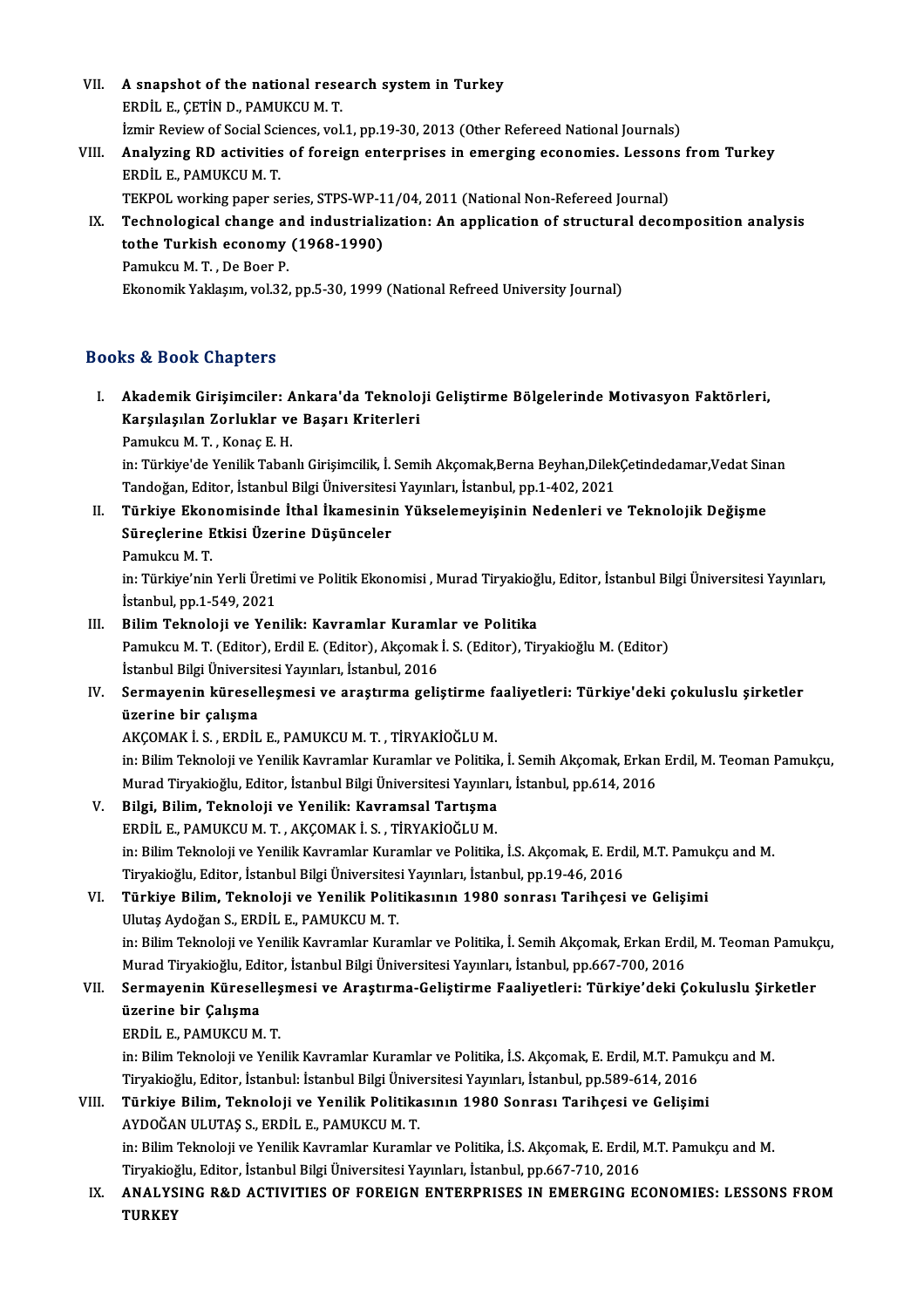PAMUKCUM.T. ,ERDİL E.

in: World Scientific Reference on Globalisation in Eurasia and the Pacific Rim, David A Dyker, Editor, World Scientific and Imperial College, Londrina, pp.185-232, 2016

in: World Scientific Reference on Globalisation in Eurasia and<br>Scientific and Imperial College, Londrina, pp.185-232, 2016<br>X. Bilgi, Bilim, Teknoloji ve Yenilik: Kavramsal Tartışma<br>AVCOMAV İ.S. EPDİLE RAMIVCUM T. TİRVAVİQÖ Scientific and Imperial College, Londrina, pp.185-232, 2016<br>Bilgi, Bilim, Teknoloji ve Yenilik: Kavramsal Tartışma<br>AKÇOMAK İ. S. , ERDİL E., PAMUKCU M. T. , TİRYAKİOĞLU M.<br>in: Bilim Teknoloji ve Yenilik Kavramlar Kuramlar Bilgi, Bilim, Teknoloji ve Yenilik: Kavramsal Tartışma<br>AKÇOMAK İ. S. , ERDİL E., PAMUKCU M. T. , TİRYAKİOĞLU M.<br>in: Bilim Teknoloji ve Yenilik Kavramlar Kuramlar ve Politika, İ. Semih Akçomak, Erkan Erdil, M. Teoman Pamukç AKÇOMAK İ. S. , ERDİL E., PAMUKCU M. T. , TİRYAKİOĞLU M.<br>in: Bilim Teknoloji ve Yenilik Kavramlar Kuramlar ve Politika, İ. Semih Akçomak, Erkan E<br>Murad Tiryakioğlu, Editor, İstanbul Bilgi Üniversitesi Yayınları, İstanbul, in: Bilim Teknoloji ve Yenilik Kavramlar Kuramlar ve Politika, İ. Semih Akçomak, Erkan Erdil, M. Teoman Pamı<br>Murad Tiryakioğlu, Editor, İstanbul Bilgi Üniversitesi Yayınları, İstanbul, pp.19-46, 2016<br>XI. Türkiye Ekonomisin Murad Tiryakioğlu, Editor, İstanbul Bilgi Üniversitesi Yayınları, İstanbul, pp.19-46, 2016<br>Türkiye Ekonomisinde Yenilik Desteklerinin Değerlendirilmesi: 2008-2010 De<br>Analizi Denemesi<br>PAMUKCU M. T. . Vedat Sinan T. Türkiye Ekonomisinde Yenil<br>Analizi Denemesi<br>PAMUKCU M.T., Vedat Sinan T.<br>in: Türkiye Ekonomisinin Dünü Analizi Denemesi<br>PAMUKCU M. T. , Vedat Sinan T.<br>in: Türkiye Ekonomisinin Dünü Bugünü Yarını, Emre Özçelik Erol Taymaz, Editor, İmge yayınevi, İstanbul, pp.71-90, PAMU<br>in: Tüi<br>2015<br>Instit in: Türkiye Ekonomisinin Dünü Bugünü Yarını, Emre Özçelik Erol Taymaz, Editor, İmge<br>2015<br>XII. Institutional Environment, Economic Performance and Innovation in Turkey<br>Frdil E. Pamulcu M. T 2015<br>I<mark>nstitutional Enviror</mark><br>Erdil E., Pamukcu M. T.<br>in: Pessarsh and Asses Institutional Environment, Economic Performance and Innovation in Turkey<br>Erdil E., Pamukcu M. T.<br>in: Research and Assessment on Euro Mediterrenean Relations, Senan Florensa, Editor, European Union : Europa ,<br>Perselana nn 1 Erdil E., Pamukcu M. T.<br>in: Research and Assessme:<br>Barcelona, pp.15-64, 2015<br>Ankara, Ili, Bilgi, Ilatisim in: Research and Assessment on Euro Mediterrenean Relations, Senan Florensa, Editor, European Union<br>Barcelona, pp.15-64, 2015<br>XIII. Ankara İli Bilgi İletisim Teknoloji Sektörü Yenilik Kapasitesi ve Üniversite Sanayi İs Barcelona, pp.15-64, 2015<br><mark>Ankara İli Bilgi İletisim Teknoloji Sek</mark><br>ERDİL E., PAMUKCU M. T. , AKÇOMAK İ. S.<br>in: Ali Erlurkege Anı Kitebı Yaşam Düşünge Ankara İli Bilgi İletisim Teknoloji Sektörü Yenilik Kapasitesi ve Üniversite Sanayi İsbirlikleri<br>ERDİL E., PAMUKCU M. T. , AKÇOMAK İ. S.<br>in: Ali Fıkırkoca Anı Kitabı Yasam Düsünce ve Inovasyon, Y.Yılmaz; E. Embel , Editor, ERDİL E., PAMUKCU M. T. , A<br>in: Ali Fıkırkoca Anı Kitabı Ya<br>Ankara, pp.177-2906, 2015<br>Institutional Enviranman in: Ali Fıkırkoca Anı Kitabı Yasam Düsünce ve Inovasyon, Y.Yılmaz; E. Embel , Editor, Mü<br>Ankara, pp.177-2906, 2015<br>XIV. Institutional Environment, Economic Performance and Innovation in Turkey Ankara, pp.177-2906, 2015<br>XIV. Institutional Environment, Economic Performance and Innovation in Turkey<br>ERDİL E., PAMUKCU M. T. Institutional Environment, Economic Performance and Innovation in Turkey<br>ERDİL E., PAMUKCU M. T.<br>in: Research and Assesment on Euro Mediterranean Relations, Senén Florensa, Editor, European Commission,<br>Prüksel pp.15,64,201 ERDİL E., PAMUKCU M. T<br>in: Research and Assesm<br>Brüksel, pp.15-64, 2015<br>Ankara İli Bilgi İletisi in: Research and Assesment on Euro Mediterranean Relations, Senén Florensa, Editor, European Con<br>Brüksel, pp.15-64, 2015<br>XV. Ankara İli Bilgi İletişim Teknoloji Sektörü Yenilik kapasitesi ve Üniversite Sanayi İşbirliği Brüksel, pp.15-64, 2015<br><mark>Ankara İli Bilgi İletişim Teknoloji Sek</mark><br>ERDİL E., PAMUKCU M. T. , AKÇOMAK İ. S.<br>in: Ali Erlarkoce Kitebı Yesam Düşünce ve XV. Ankara İli Bilgi İletişim Teknoloji Sektörü Yenilik kapasitesi ve Üniversite Sanayi İşbirliği<br>ERDİL E., PAMUKCU M. T. , AKÇOMAK İ. S.<br>in: Ali Fıkırkoca Kitabı Yaşam Düşünce ve İnovasyon, Zafer Yılmaz Ersin Embel, Edito ERDİL E., PAMUKC<br>in: Ali Fıkırkoca Kit<br>pp.177-206, 2015<br>Analysing PD As in: Ali Fıkırkoca Kitabı Yaşam Düşünce ve İnovasyon, Zafer Yılmaz Ersin Embel, Editor, Mülkiyeliler Birliği, .<br>pp.177-206, 2015<br>XVI. Analysing RD Activities of Foreign Enterprises in Emerging Economies: Lessons from Tu pp.177-206, 2015<br>Analysing RD Activities<br>PAMUKCU M. T. , ERDİL E.<br>in: World Scientifie Befere Analysing RD Activities of Foreign Enterprises in Emerging Economies: Lessons from Turkey<br>PAMUKCU M. T. , ERDİL E.<br>in: World Scientific Reference on Globalisation in Eurasia and the Pacific Rim: Foreign Direct Investment, PAMUKCU M. T. , ERDİL E.<br>in: World Scientific Reference on Globalisation in Eurasia and the Pacific Rim: Foreign<br>Dyker, Editor, World Scientific and Imperial College Press, Londrina, pp.27-65, 2014<br>Industrial Dunamiss, Inn in: World Scientific Reference on Globalisation in Eurasia and the Pacific Rim: Foreign Direct Investment, David A.<br>Dyker, Editor, World Scientific and Imperial College Press, Londrina, pp.27-65, 2014<br>XVII. Industrial Dyna Dyker, Editor, World Scientific and Imperial College Press, Lond<br>Industrial Dynamics, Innovation Policy and Economic G1<br>Pamukcu M. T. (Editor), Erdil E. (Editor), Yetkiner İ. H. (Editor)<br>International Disitel Electronic As Industrial Dynamics, Innovation Policy and Economic Growth the<br>Pamukcu M. T. (Editor), Erdil E. (Editor), Yetkiner İ. H. (Editor)<br>International Digital Electronic Access Library (IDEAL) , Arizona, 2013<br>Fonsian dinest inves Pamukcu M. T. (Editor), Erdil E. (Editor), Yetkiner İ. H. (Editor)<br>International Digital Electronic Access Library (IDEAL) , Arizona, 2013<br>XVIII. Foreign direct investment and technology spillovers in the Turkish manufactu International Digital Electronic Access Library (IDEAL), Arizona, 2013 Foreign direct investment and technology spillovers in the Turkish manufacturing industry<br>PAMUKCU M. T. , SÖNMEZ A.<br>in: Industrial Dynamics Innovation Policy and Economic Growth through Technological Advancements, Erdil, E PAMUKCU M. T. , SÖNMEZ A.<br>in: Industrial Dynamics Innovation Policy and Economic Growth through Technolo<br>Pamukçu, M. Teoman, Yetkiner, Hakan, Editor, IGI Global, Atlanta, pp.30-51, 2013<br>Entry, Evit and Brodustivity in Turk XIX. Entry, Exit and Productivity in Turkish Manufacturing Industries Pamukçu, M. Teoman, Yetkiner, Hakan, Editor, IGI Global, Atlanta, pp.30-51, 2013 Entry, Exit and Productivity in Turkish Manufacturing Industries<br>Pamukcu M. T. , Taymaz E.<br>in: Market Dynamics and Productivity in Developing Countries Economic Reforms in the Middle East and North<br>Africa Khalid Sakkat Edi Pamukcu M. T. , Taymaz E.<br>in: Market Dynamics and Productivity in Developing Countries Economic Ref<br>Africa, Khalid Sekkat, Editor, Springer-Verlag , Dortmund, pp.111-145, 2010

# Africa, Khalid Sekkat, Editor, Springer-Verlag , Dortmund, pp.111-145, 2010<br>Refereed Congress / Symposium Publications in Proceedings

efereed Congress / Symposium Publications in Proceedings<br>I. Determinants of Growth Performance of High Growth Firms: An Analysis of the Turkish<br>Manufasturing Sester nceardongress<sub>/sy</sub><br>Determinants of Grow<br>Manufacturing Sector<br>Bamukay M. T. Http: Jam Determinants of Growth Per<br>Manufacturing Sector<br>Pamukcu M.T., Utku-Ismihan F.<br>EPE 26th Annual Conference on

Manufacturing Sector<br>Pamukcu M. T. , Utku-Ismihan F.<br>ERF 26th Annual Conference on Sustainable Development Goals (SDGs) as a Framework for MENA's Development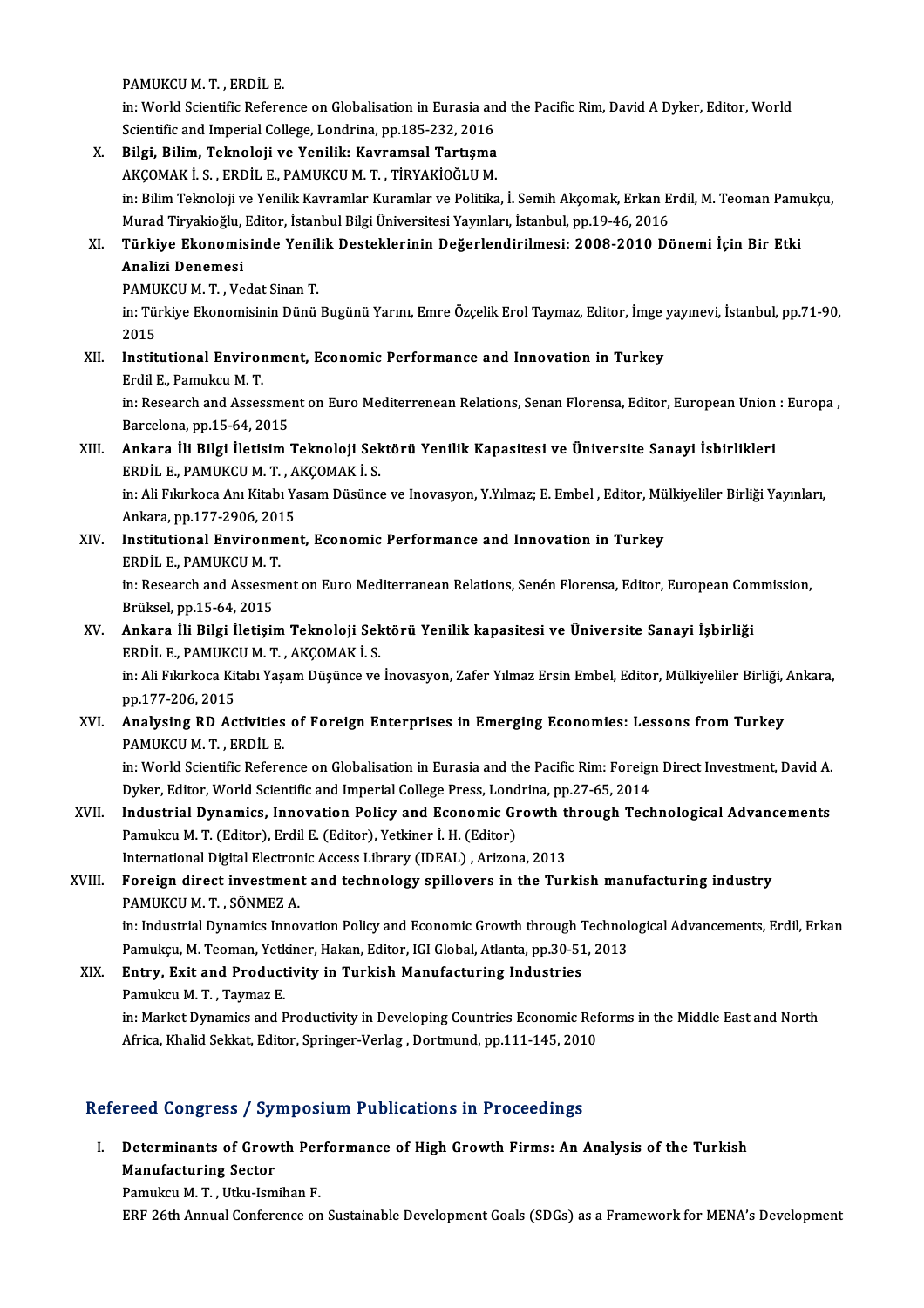Policy, Cairo, Egypt, 29 - 31 March 2020, pp.1-20

Policy, Cairo, Egypt, 29 - 31 March 2020, pp.1-20<br>II. Türkiye Ekonomisinde Sanayileşme ve Teknolojik Değişme Süreçleri Üzerine Düşünceler<br>Ramulcu M. T Policy, Cairo, E<br>**Türkiye Ekon**<br>Pamukcu M. T.<br>Türk Sosvel Bil Türkiye Ekonomisinde Sanayileşme ve Teknolojik Değişme Süreçleri Üzerine Düşünceler<br>Pamukcu M. T.<br>Türk Sosyal Bilimler Derneği 16. Ulusal Sosyal Bilimler Kongresi, Ankara, Turkey, 26 - 28 November 2019, pp.300-<br>201 Pami<br>Türk<br>Dete

- Türk Sosyal Bilimler Derneği 16. Ulusal Sosyal Bilimler Kongresi, Ankara, Turkey, 26 28 November 101<br>301<br>III. Determinants of High Growth Firms: An Analysis of the Turkish Manufacturing Sector<br>BAMIKCUM T. Utkulemiban E 301<br>Determinants of High Growtl<br>PAMUKCUM.T., Utkuİsmihan F.<br>International Conference of TED Determinants of High Growth Firms: An Analysis of the Turkish Manufacturing Sector<br>PAMUKCU M. T. , Utkuİsmihan F.<br>International Conference of TBC 12 - 14 June 2019 PAMUKCU M. T. , Utkuİsmihan F.<br>International Conference of TED University Trade Research Center (TRC)"Emerging Markets: Recent Challenges<br>International Conference of TRC, 13 - 14 June 2019 International Conference of TED University Trade Research Center (TRC<br>International Conference of TRC, 13 - 14 June 2019<br>IV. Turkish National Innovation System: Structures and Challenges,<br>FRDNI E. RAMIVCUM T
- International Conference<br>Turkish National Innov<br>ERDİL E., PAMUKCU M. T.<br>International Conference ERDİL E., PAMUKCU M. T.<br>International Conference on Innovation and Global Issues in Social Sciences, InGlobe 2017, Antalya, Turkey, 27 - 29 April2017,pp.283-287 International Conference on Innovation and Global Issues in Social Sciences, InGlobe 2017, Anta<br>April 2017, pp.283-287<br>V. Sermayenin Küreselleşmesi ve Ar-Ge Faaliyetleri: Türkiye'xxde Çok Uluslu Şirketler<br>RAMUKCU M.T. EPDL
- April 2017, pp.283-287<br><mark>Sermayenin Küreselleş</mark>:<br>PAMUKCU M. T. , ERDİL E.<br>Hesen Ünal Nalbanteğlu S. Sermayenin Küreselleşmesi ve Ar-Ge Faaliyetleri: Türkiye'xxde Ç<br>PAMUKCU M. T. , ERDİL E.<br>Hasan Ünal Nalbantoğlu Sempozyumu, Ankara, Turkey, 5 - 07 April 2017<br>Analysis of fansisn oyunanshin, PD and anilloyens in develening

PAMUKCU M. T. , ERDİL E.<br>Hasan Ünal Nalbantoğlu Sempozyumu, Ankara, Turkey, 5 - 07 April 2017<br>VI. Analysis of foreign ownership, RD and spillovers in developing countries: Evidence from Turkey<br>RAMIVCU M. T. KALAYCUE Hasan Ünal Nalbantoğlu Sem<br><mark>Analysis of foreign owne</mark><br>PAMUKCU M. T. , KALAYCI E.<br>17th International conferenc Analysis of foreign ownership, RD and spillovers in developing countries: Evide<br>PAMUKCU M. T., KALAYCI E.<br>17th International conference of Economic Research Forum, 20 - 22 March 2011, pp.1-37<br>Foreign firms and technologyan

PAMUKCU M. T. , KALAYCI E.<br>17th International conference of Economic Research Forum, 20 - 22 March 2011, pp.1-37<br>VII. Foreign firms and technologyspillovers in developing countries the Turkish case<br>Cincera M., PAMUKCU M. T 17th International conferer<br>Foreign firms and techn<br>Cincera M., PAMUKCU M. T.<br>UNUMERUT Conference on

UNUMERITConference onMicro Evidence onInnovationinDevelopingEconomies,30May -01 June 2007

# Cincera M., PAMUKCU M. T.<br>UNUMERIT Conference on Micro Evidence on Innovation in Developing Economies, 30 May - 01 June 2007<br>VIII. Trade liberalization and innovation decisions of firms a case study for Turkish manufac UNUMERIT<br>Trade liber<br>industries<br>PAMUKCUA Trade liberali:<br>industries<br>PAMUKCU M. T.<br>7th Annual Coni

industries<br>PAMUKCU M. T.<br>7th Annual Conference of the Economic Research Forum for the Arab Countries, Iran and Turkey, Maastricht,<br>Netherlands 27, ...20 Osteber 2000 PAMUKCU M. T.<br>7th Annual Conference of the Econo<br>Netherlands, 27 - 30 October 2000 Netherlands, 27 - 30 October 2000<br>Other Publications

I. Evaluating effectiveness of public support to business R D in Turkey through concepts of input and output additions<br>Evaluating effectiver<br>output additionality<br>Pemukau M T output additionality<br>Pamukcu M.T. Other, pp.1-33, 2011

Supported Projects

Supported Projects<br>Baker D. K. , Bial M., Erden Topal Y., Erdil E., Pamukcu M. T. , Akçomak I. S. , Aydinoğlu A. U. , H2020 Project, HORIZON-<br>STE: Implementation of the Initiative for Global Leadership in Selar Thermal Ele Supporteur Frojects<br>Baker D. K. , Bial M., Erden Topal Y., Erdil E., Pamukcu M. T. , Akçomak I. S. , Aydinoğlu A. U. , H2020 Pr<br>STE: Implementation of the Initiative for Global Leadership in Solar Thermal Electricity, 2019 Baker D. K. , Bial M., Erden Topal Y., Erdil E., Pamukcu M. T. , Akçomak I. S. , Aydinoğlu A. U. , H2020 Project, HORIZ<br>STE: Implementation of the Initiative for Global Leadership in Solar Thermal Electricity, 2019 - 2022<br> STE: Implementation of the Initiative for Global Leadership in Solar Thermal Electricity, 201<br>ERDİL E., AKÇOMAK İ. S. , AYDINOĞLU A. U. , PAMUKCU M. T. , Project Supported by Higher<br>Önceliklendirilmiş Alanlarda Ar-Ge Proje ERDİL E., AKÇOMAK İ. S. , AYDINOĞLU A. U. , PAMUKCU M. T. , Project Supported by Higher Education Institutions,<br>Önceliklendirilmiş Alanlarda Ar-Ge Proje Destekleri: Bir Etki Analizi Çalışması, 2018 - 2019<br>Akçomak İ. S. , E Önceliklendirilmiş Alanlarda Ar-Ge Proje Destekleri: Bir Etki Analizi Çalışması, 2018 - 2019<br>Akçomak İ. S. , Erdil E., Pamukcu M. T. , World Bank Supported Project, Strengthening the EBRD's approach to innovation<br>and innov Akçomak İ. S. , Erdil E., Pamukcu M. T. , World Bank Supported Project, Strengthening the EBRD's approach to innovatio<br>and innovation policy in Turkey, 2018 - 2018<br>PAMUKCU M. T. , ȘAHAN G., ERDİL E., Project Supported by H and innovation policy in Turkey, 2018 - 2018<br>PAMUKCU M. T. , ŞAHAN G., ERDİL E., Project Supported by Higher Education Institutions, Türkiye İ<br>Geri Ödeme Politikalarını Belirleyen Etmenlerin 2003-2013 Dönemi için Nicel Ana PAMUKCU M. T. , ŞAHAN G., ERDİL E., Project Supported by Higher Education Institutions, Türkiye İlaç Sektöründe<br>Geri Ödeme Politikalarını Belirleyen Etmenlerin 2003-2013 Dönemi için Nicel Analizi, 2015 - 2016<br>PAMUKCU M. T. Geri Ödeme Politikalarını Belirleyen Etmenlerin 2003-2013 Dönemi için Nicel Analizi, 2015 - 2016<br>PAMUKCU M. T. , ERDİL E., COŞKUN M., Project Supported by Higher Education Institutions, Türkiye Ekonomisinde ERDİL E., PAMUKCU M. T. , Project Supported by Higher Education Institutions, Ankara'da Kreatif Sektör Kümelenme<br>Analizi, 2013 - 2014 Firmaların İnovasyon Etkinliklerine Verilen Doğrudan Teşviklerin Etkisinin Nicel Analizi, 2013 - 2015